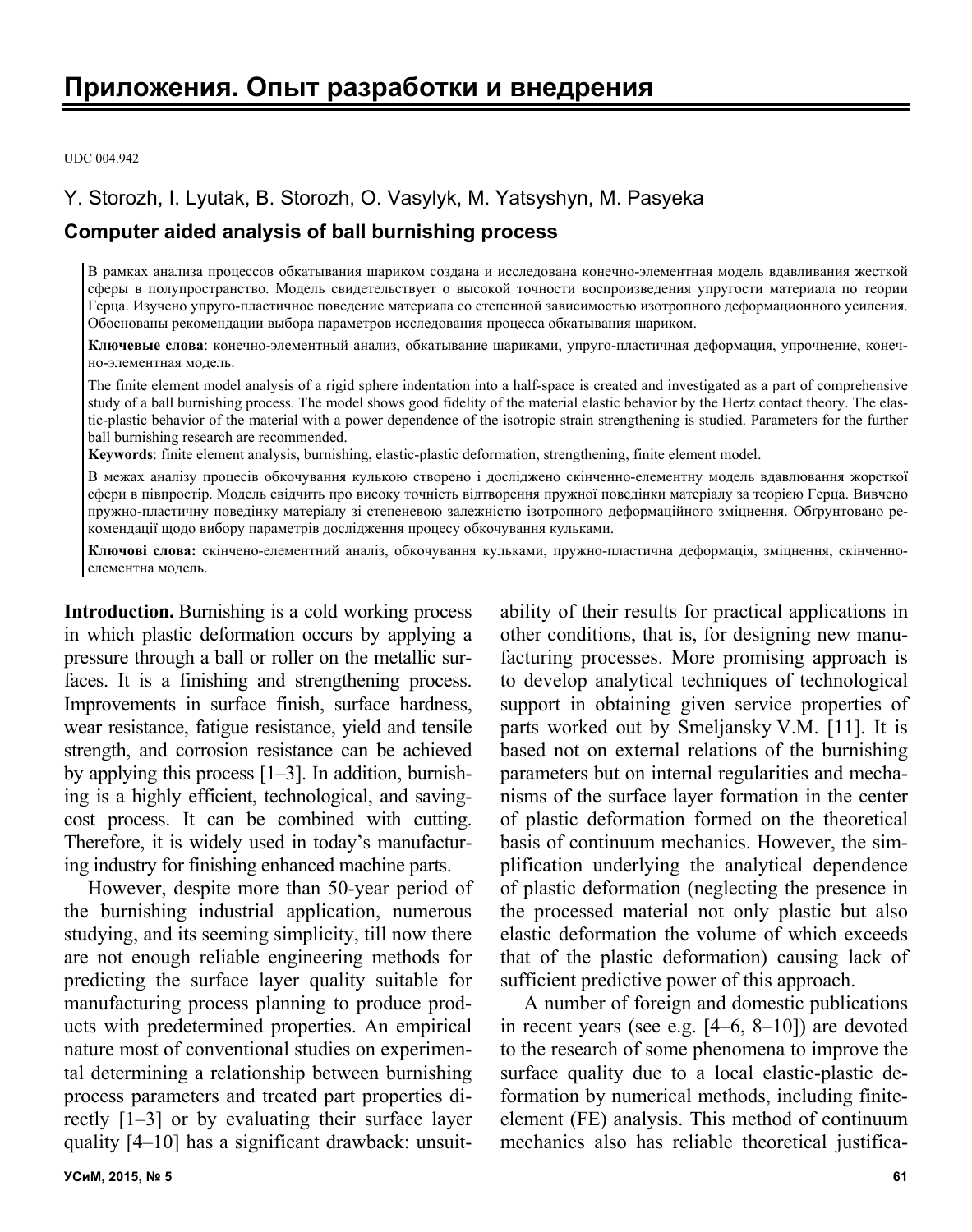tion. Although the FE simulation results are not in sufficiently good agreement with the experimental data, this approach is valuable for understanding the material elastic-plastic behavior in the part surface layers. Obviously, we can solve the urgent problem of engineering techniques for the burnishing prediction by using high-quality numerical models and comprehensive approach to their study.

The aim of this paper is to find out regularities of the elastic-plastic behavior of the plane part material during the indentation by a rigid sphere through creating and studying the FE model, which is a stage of the burnishing process complex research.

The object of the study has been selected due to the followings. Elastic behavior of the materials during the indentation by a spherical indenter investigated correctly by means of elasticity theory. Therefore, it is expected that it will provide a reliable estimation of the model quality for its size, boundary conditions, requirements to the FE size, and the way of the load and restriction applying. It is also suggested that the revealed regularities of stresses and plastic flow during the indentation strengthening will serve as a reliable information base for making up a FE model for revealing peculiarities of similar phenomena in ball burnishing processes and solving the problem of their prediction.

## **Building a model and its verification. Study techniques**

It is efficient to simulate the process with the 2D axisymmetrical model in which the sphere is modeled by its thin part adjacent to the contact and the material to be studied by a thick circular plate (Fig. 1). The plate dimensions are many times larger than the largest expected contact. So, in accordance with the Saint-Venant principle, it can be rightly assumed that the restrictions do not affect the stressstrain state of the plate investigated area. The loading is applied by sphere vertical displacement *y* and indentation force *P* is defined as the plate reaction at its fixed edges. Such a way of loading provides: an absolute rigidity of the spherical surface, uniquely determines the contact shape, and enables more accurate comparisons of the simulation results with the theoretical data. In addition, the finite elements inside the sphere are practically removed from the analysis saving the calculation time. Contact radius

*a* is determined as *x* coordinate of the last plate element node pressed by the sphere.

It is known, the less the finite element sizes the higher the FE analysis accuracy but the greater the finite element number, the desired computational resources and time. It has been found by previous studies that about 1% difference between the theoretical data and the simulation results in stress can be achieved if the finite elements size in the plate area adjacent to the contact does not exceed 0,003 mm. In this case, the lowest accuracy (up to  $10\%$ ) was observed in a detecting contact size *a* and a location of the plastically deformed areas. Based on the exploratory studies, it was worked out a reasonable mesh model that includes a small area of the plate with small mesh sizes (0,0025 mm) in places where a significant plastic deformation is expected and element sizes of the rest part is very much larger. In order to significantly enhance the simulation accuracy in detecting the contact and plastically deformed areas, element sizes along the expected contact and the contact symmetry axis were gradually decreased in 2–10 times. So the finest mesh was created near the expected contact center.





The model allows studying the elastic-plastic behavior of any material. Here are the results for the case when the plate material is carbon steel 45 (similar to AISI 1045) with modulus of elasticity, Poisson's ratio and yield strength, respectively  $2.10<sup>5</sup>$  MPa, 0,3, and 350 MPa with a power dependence of isotropic strain strengthening [12]

$$
\sigma_{pl} = 350(1+0,239\,\varepsilon^{0,48})\,,
$$

where  $\varepsilon$  is a degree of deformation,  $\%$ .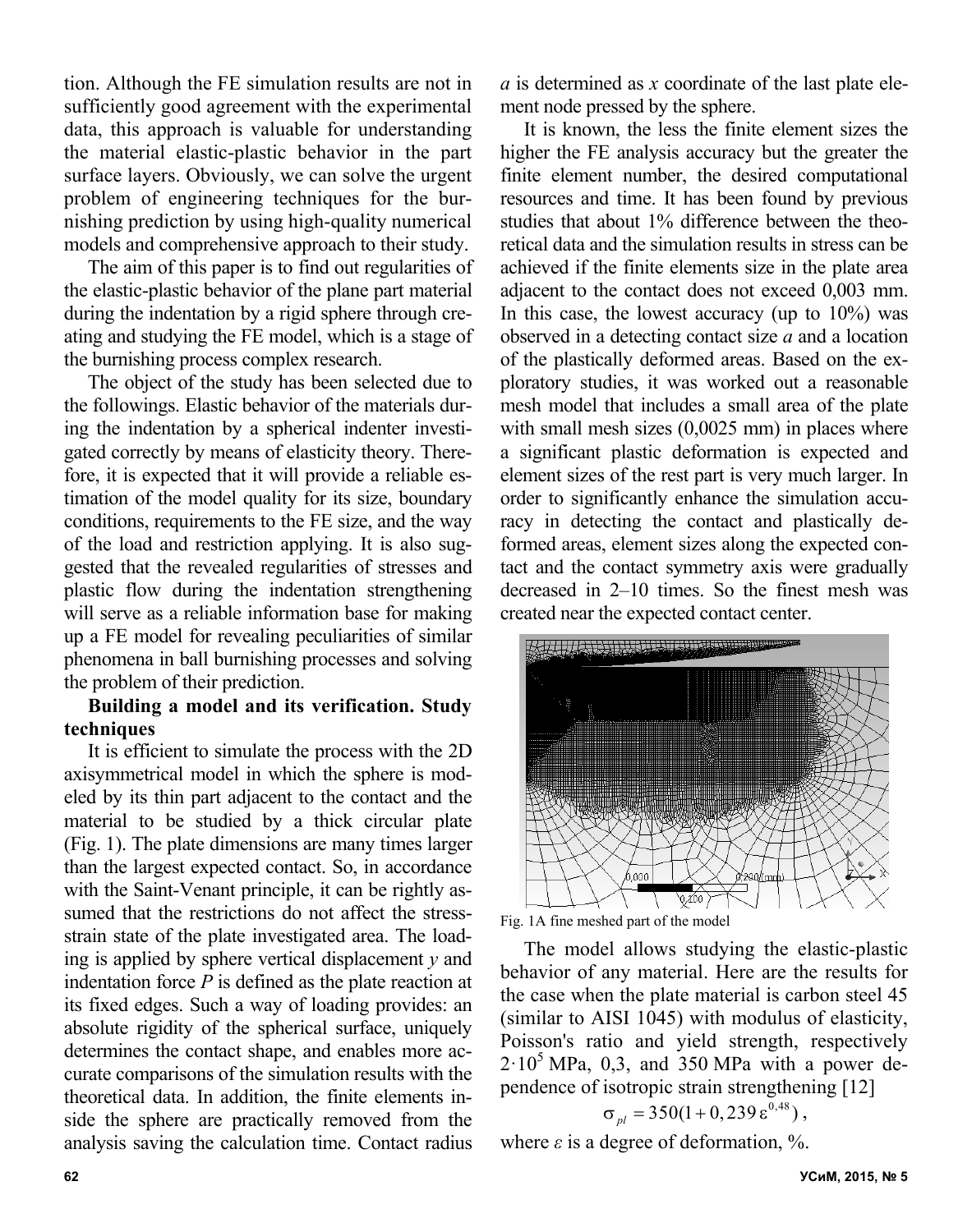The study showed not only the actual parameters such as indentation force *P*, radius *a*, and contact area *S*, sphere displacement *y*, etc., but also the dimensionless normalized ones (marked with \*) with respect to the corresponding values of the same parameters at the moment the plate material is in the very beginning of a plastic flow (marked к*р*):  $P^* = P/P_{\kappa p}$ ,  $S^* = S/S_{\kappa p}$ ,  $y^* = y/y_{\kappa p}$ . The normalized parameters allow to make many simulating results to be invariant to the model geometrical and mechanical particular parameters.

Since the plate material while indenting the sphere expected to be in a complex stress state, the condition of a plastic flow in the material according to the von Mises criterion is

$$
\sigma_{\kappa p} = \sqrt{\frac{1}{2} ((\sigma_1 - \sigma_2)^2 + (\sigma_2 - \sigma_3)^2 + (\sigma_3 - \sigma_1)^2}, (1)
$$

where  $\sigma_i$ ,  $(i=1, 2, 3)$  is the principal stresses in a complex stress state;  $\sigma_{kr}$  is a yield stress of the material in a simple tension.

The expression of the right side of equation (1) is equivalent stress  $\sigma_{eq}$  or the von Mises stress.

The model quality was tested by comparing the results of the numerical and theoretical modeling (by the Hertz theory [13]) for normalized displacement  $y^*$  (8 points) with its variation ranges from 0,5 to 1. An average error for maximum pressure  $\sigma_3$  in the contact center was 0,25% with a standard deviation of 0,0295. The comparison results for indentation parameters which are independent of the sphere displacement by the Hertz theory are summarized in the table. The results confirm the high accuracy for stresses evaluated by the FE model.

### **FE Simulation results and their analysis**

The modeling studies have shown that the development of the plate stress-strain state during the sphere indentation can be divided into two stages:

1. The elastic stage which lasts from the very beginning of the sphere indentation until gaining the critical stress by the expression (1) in the plate most severely stressed point. The elastic state is observed at  $y^* \leq 1$  (Fig. 2,*a*,*b*);

2. The elastic-plastic stage  $(y^* > 1)$  happens when the stress in any part of the plate material reaches or exceeds the critical value and a plastic flow occurs. The rest of the material is in an elastic state.

The elastic-plastic stage develops in three phases.

**T a b l e**. Comparison of the sphere indentation parameters for the plate elastic state by the Hertz theory and the FE simulation

| Comparison factor                                                                 | h/a    | $\sigma_{\tau \max}/\sigma_3$ | $\sigma_{eq \text{.max}}/$<br>$\sigma_{\tau \max}$ | $\sigma_1/\sigma_3 = \sigma_2/\sigma_3$ |
|-----------------------------------------------------------------------------------|--------|-------------------------------|----------------------------------------------------|-----------------------------------------|
| The theoretical results                                                           | 0,48   | 0,31                          | $\overline{2}$                                     | approximately<br>0,8                    |
| Average FE simula-<br>tion results $R$                                            | 0,480  | 0,309                         | 2,00                                               | 0,796                                   |
| Standard deviations Sd<br>of FE simulation results                                | 0,0078 | 0,0002                        | 0,00005                                            | 0,0002                                  |
| Relative standard<br>deviations $Sd/R$ , %                                        | 1,63   | 0.06                          | 0.003                                              | 0,03                                    |
| Deviations from the<br>theoretical results, %                                     | 0.0    | 0.32                          | 0.0                                                | approximately<br>0.5                    |
| <i>Notes:</i> h is a depth of the maximum equivalent $\sigma_{eq, max}$ and shear |        |                               |                                                    |                                         |

 $|\sigma_{\tau_{\text{max}}}$ stresses;  $\sigma_i$ , (*i*=1,2,3) is principal stresses in the contact center



Fig. 2. Distribution of equivalent (a) and intensity (b) stresses in the plate  $(y^*=1)$ , the elastic stage), and equivalent stress  $(c)$ and plastic deformation (d) for *y*\*=10 (the first phase of the elastic-plastic stage)

In the first phase  $(1 \le y^* \le 15)$ , the plastic material area is completely surrounded by the material in an elastic state (Fig. 2,*c*,*d*). The material strengthening the flows so that the maximum equivalent stress, stress intensity (like in the elastic stage (Fig. 2,*a*,*b*)), and the maximum equivalent plastic strain are located on the contact symmetry axis at the same depth *h* from the contact center. The increase in relative depth *h/a* (maximum stresses and plastic strain placement on the contact vertical symmetry axis (Fig. 3)) indicates the prevailing development of material strengthening in a depth. However, the material plastic flow causes the stress leveling in the radial direction both in the plate volume and in its contact. So, the maximum contact pressure gradually shifts from the contact center to its periphery (relative coordinate  $x/a$  of its applying increases,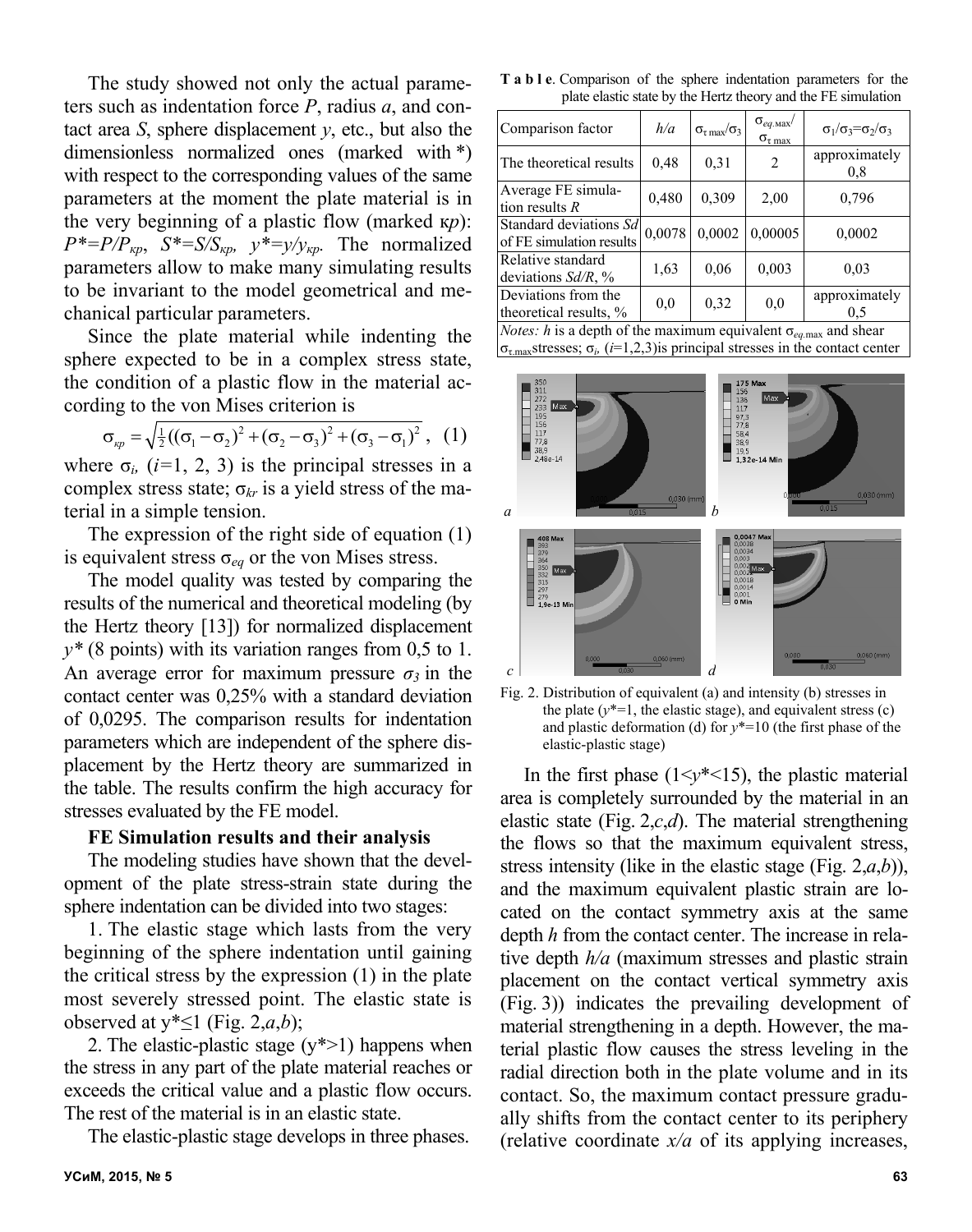see Fig. 4, plot *x\_P*max*\_a*) and the pressure distribution in the contact (coefficient *K* of pressure distribution – ratio of maximum pressure  $P_{\text{max}}$  in the contact and average pressure  $P/S$  – reduces, see Fig. 4, plot *K*) levels as well. Note that for the elastic state  $(y^* \leq 1)$ , *K* is close to 1,5 which corresponds to the contact pressure distribution by a hemisphere; if the distribution is uniform *K*=1.



Fig. 3. Relative location *h*/*a* of the maximum equivalent stress and stress intensity on the contact symmetry axis versus *y*\* for the material states: elastic-plastic (plot «elast\_pl»), idealized elastic (plot «elast»)



Fig. 4. Relative radius *x*/*a* (plot «x\_*P*max\_a») applying maximum contact pressure  $P_{\text{max}}$  and K versus  $y^*$ 

An important feature of the second phase of the material elastic-plastic behavior (15≤*y\*<*50) is the critical stress yields up to the contact surface and spreads to its center. The phase is characterized by the followings: a practical stability and the largest values of ratio  $h/a$  (Fig. 3), leveling off the stress and consequently the plastic deformation along some curve toward the edge of the plastically deformed contact (Fig. 5, *y\*=*15 and 35).Their difference is less than 1%. Such behavior of the stress-strain state is associated with leveling off the contact pressure and increasing coordinate *x/a*  applying maximum pressure  $P_{\text{max}}$  (see Fig. 4).

The results of the material elastic-plastic behavior under the spherical indenter and regularities of its strain strengthening make it possible to choose a reasonably rational option range for further 3D FE research of a ball burnishing process. This will facilitate the research and improve the result reliability. Such studies should be performed in the range of ball normalized displacement *y*\* from 35 to 150, i.e., within parts of the second and third phases of the material elastic-plastic stage.



Fig. 5. Distribution of equivalent stress (*a*,*c*) and plastic deformation  $(b,d)$  for the second phase of the elastic-plastic stage: *y*\*=15 (*a*,*b*); *y*\*=35 (*c*,*d*)

The third phase (*y\*≥*50) begins with the completion of the continuous plastic state formation of the material in the contact – the critical stress reaches its center. In this case, the contact is increasing more intensively (decreasing ratio *h/a*, see Fig. 3) with practically a constant rate. An overall depth and width of the material plastically deformed area increase significantly (Fig. 6). Moreover, it extends beyond the contact edge  $(v^* > 150)$ , see Fig. 7,*d*,*e*,*i*,*j*) forming a projecting collar.



Fig. 6. The material maximum strengthening (chart «Str», %), its depth *h*/*hkr* (plot «*hn*\_max») and depth of 20% strengthening  $h_{20}/h_{kr}$  (plot «hn 20 %») at the contact symmetry axis versus  $y^*$ 

This range of the indenter displacement is inherent in: a high level of material strengthening – from 24 to 35%, a high degree of uniformity in the distribution of the strengthened region (see Fig. 5 and 7), a significant depth and width of the plastically deformed area is approximately equal to the contact size. Furthermore, we should expect a high sta-